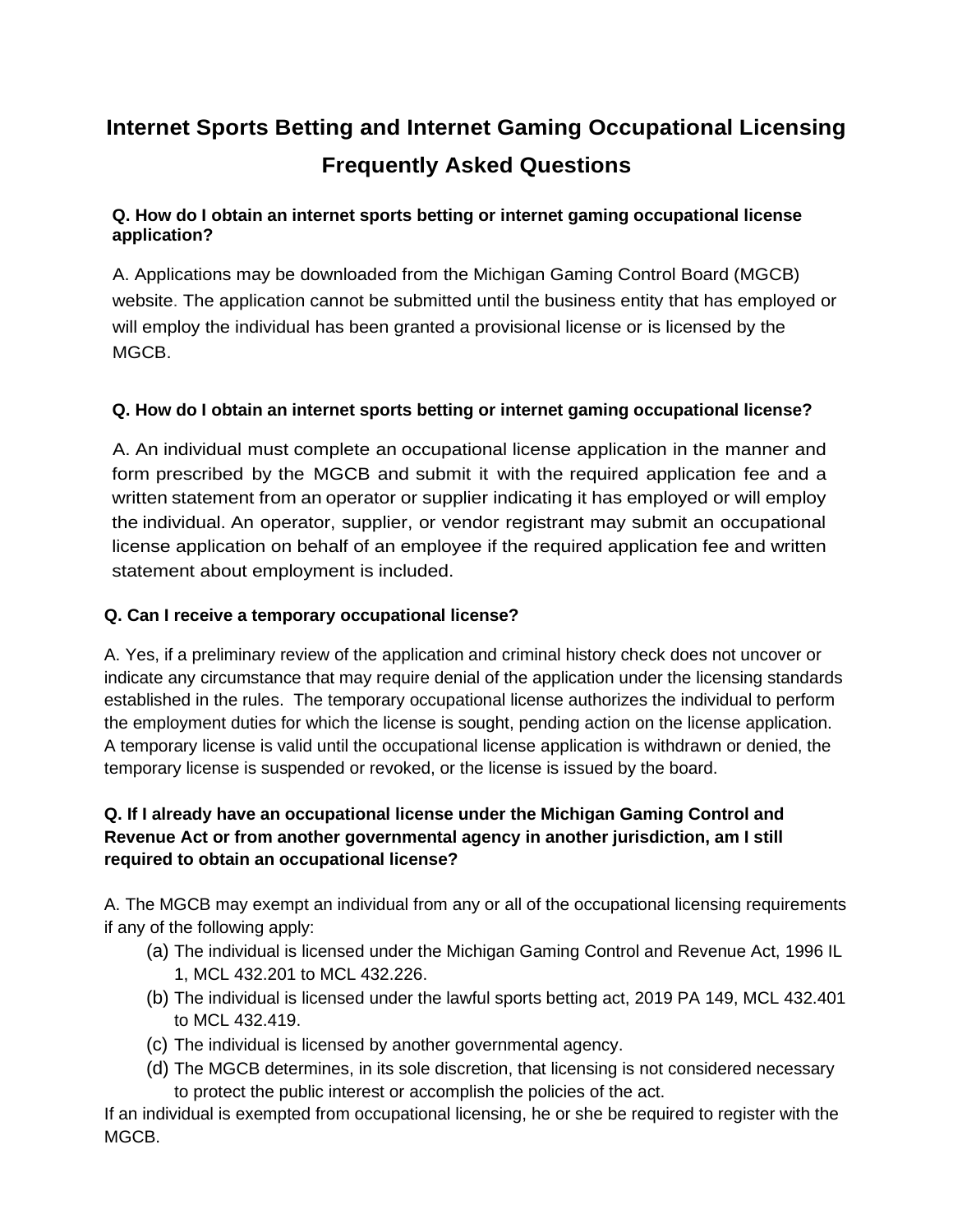#### **Q. What is the application fee for an internet sports betting or internet gaming occupational license?**

A. The cost is \$250.

#### **Q. What is the licensing fee for an internet sports betting or internet gaming occupational license?**

A. The fee is \$250 for the initial license and each biennial renewal.

#### **Q. How often must an occupational license be renewed?**

A. All occupational licenses must be renewed every two (2) years after the grant date.

#### **Q. What positions require an occupational license?**

- A. An individual must have an occupational license if his or her duties directly impact the integrity of internet sports betting or internet gaming. This includes an individual who may be employed by a vendor registrant.
- B. The following individuals when employed by an operator or supplier are considered by the MGCB to directly impact the integrity of internet gaming or internet sports betting:
	- 1. An individual who has the capability to directly affect the outcome of an internet wager, internet sports betting wager, or internet game. This includes but is not limited to VP of IT, Senior Network Engineer, Support Services Manager, Sportsbook Administrator, IT Project Manager, Director of Poker, platform leadership team, and managers in charge of day-to-day operations.

An individual who has the capability of affecting a payout to an authorized participant. This includes but is not limited to an individual who supervises, approves, or completes payments to authorized participants.

Unless otherwise required by the MGCB, only individuals in an executive, management, or supervisory positions will be occupationally licensed.

### **Q. If I completed a Personal Disclosure Form in connection with my employer's operator or supplier license application, am I required to obtain an occupational license?**

A. You may be required to obtain an occupational license if your job responsibilities directly impact the integrity of gaming. An application for an occupational license is not needed, but you will have to pay the application and licensing fee.

#### **Q. What if an operator or supplier believes a position does not require an occupational**